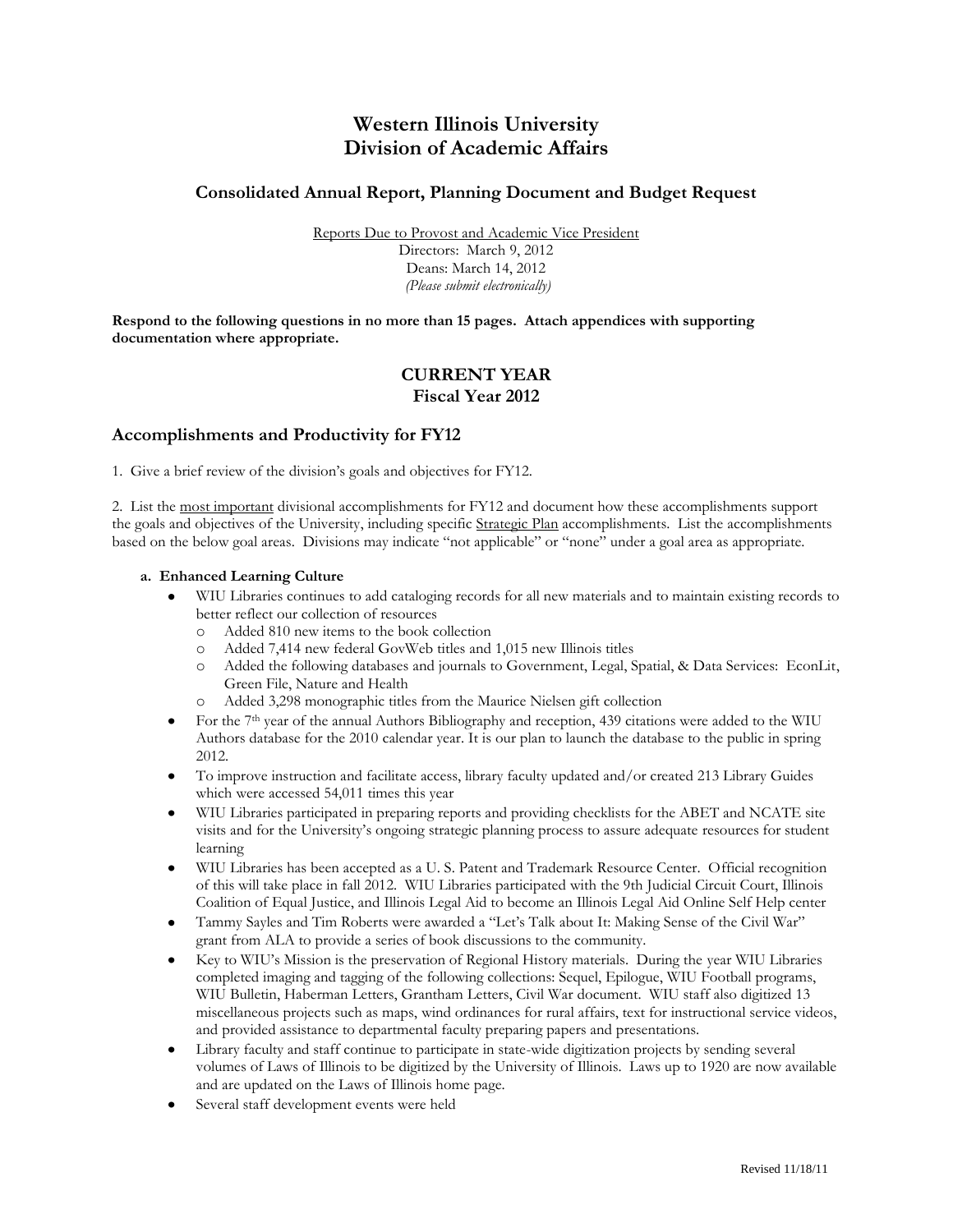- o A library staff "thank you" event was held during National Library Worker Day as a way to recognize the hard work of our library staff.
- o Sessions were held to discuss the Archives Collection, Jude Kiah's presentation on Managing Millennials, and Gary Biller's presentation on his vision of student services at WIU.
- o A staff development trip was made to the QC Library and new Riverfront Campus for staff that work closely with these areas
- o Webinars offered to staff included: Tips for Writing Well, Is Self-Employment Right for You, and Stop Managing Too Much With Too Little
- Two faculty members received tenure (Sean Cordes and Jeff Matlak)
- Faculty planned, hosted and successfully led CARLI Open House event in April with keynote address, tours, and multiple workshops, including Growth in Electronic Reference
- Library faculty and staff participated in technology events and incorporated new technologies:
	- o Transition from Blackboard to Desire2Learn and preparing to migrate library courses
	- o Created mobile reference web pages with links to mobile interfaces of our databases
	- o Purchased with grant money and tested library applications for Adobe Connect web conferencing software. Tests were conducted on the LIB 201 class, the Sustainability Brown Bag events and the WIU Foundation.
	- o Investigated the application of QR code applications in the library and developed a working list of 12 topics. Work was completed for a QR code to be used as a book location guide as a proof of concept
	- o Implemented Jing software at the Reference desk computers, allowing librarians to capture an image and create an immediate URL that can be pasted into IM and sent to the users. Sending a snapshot of the web page section is often faster and more helpful than trying to describe the item in typed words.
	- o Library faculty and staff redesigned unit websites in accordance with OmniUpdate requirements. This included creating tabbed interface, integrated forms, and calendars and LibGuides.

#### **b. Enhanced Culture for High Achieving Students**

Provided internship for a senior English student and a Chemistry student. Both are now pursuing MLS  $\bullet$ degrees.

#### **c. Access and Equity**

- Awarded two \$500 William H. & Eva Little Graham Libraries' Student Assistant Scholarships to two library student employees and began the establishment of an international travel scholarship program to take effect Fall 2012
- Physical Sciences Library (PSL) participated in Non-credit program for local high school students called,  $\bullet$ "Discovering the World through Science." The PSL staff also held 16 events of which 14 were for the Astronomy Series "Out of this World." This series was a collaboration with the Physics and Biology Departments
- Overall, WIU Libraries provided 31 public events ranging from the "Listening Series" to Dr. Balsamo's  $\bullet$ Civil War Lecture to our annual WIU Authors Reception
- $\bullet$ WIU Libraries supported the SOARS program by providing space for testing, registering and providing orientation tours of the Malpass Library

### **d. Facilities Enhancement and Deferred Maintenance**

- Worked with the University Writing Center to identify space within the Malpass Library for the Writing Center to allow for easier access for students – put on hold due to budget situation
- Completed inventory of entire book collection, rearranging as needed to improve ease of browsing and  $\bullet$ space efficiency.
- To improve technology use University Libraries has:
	- o replaced computers in the Library Computer Classroom on 2nd floor using foundation funds
	- o redesigned the interface, database structure and results page to enhance user searching for WIU Libraries' subscription databases
	- o updated for distribution and support of the libraries' Firefox reseach toolbar extension which has been approved by Mozilla Firefox for worldwide hosting in 2011
- Worked with uTech to
	- o Pilot print-release stations in Malpass Library to address paper waste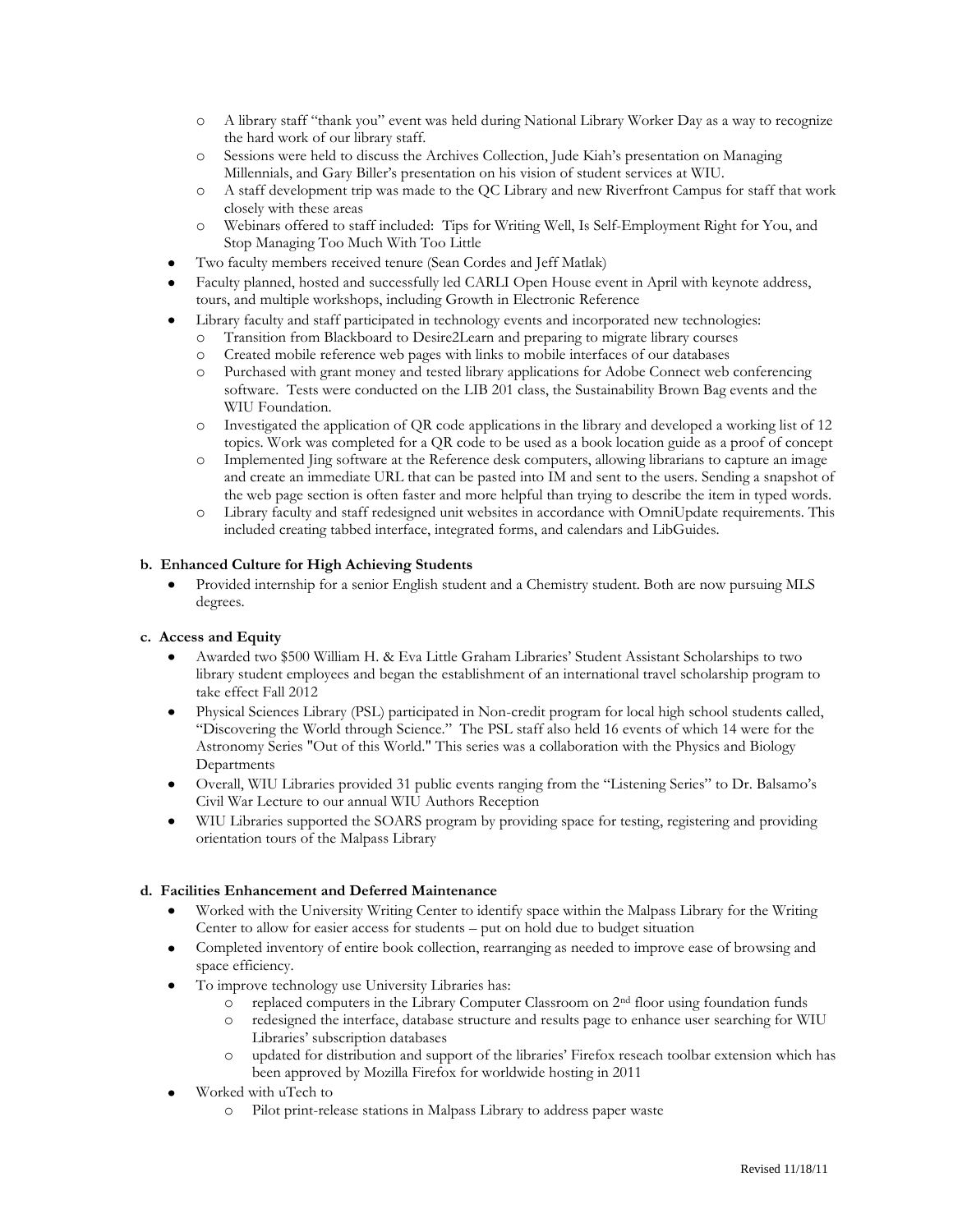- o redesign the Digital Commons area as a pilot for computers labs on campus to support collaborative learning space and support technology.
- o transition to the secure wireless and purchase three additional access points to handle the overloaded areas in the library.

### **e. Fiscal Responsibility and Accountability**

- Assumed responsibility for university-wide records management, acquiring a large capacity paper shredder and developing a policy for its use
- Created database for tracking project progress and evaluation. Began to implement the new Shelflister  $\bullet$ program (CARLI) as a tool for weeding
- Reorganized basement storage to create growth space. Weeded out all West Regional Reporters from  $\bullet$ Legal Reference that are available online – allowing room for older Congressional records to be brought up to the 4th floor from storage.
- Reconfigured Government, Legal, Spatial and Data Services Unit's front desk to improve work efficiency,  $\bullet$ making it more inviting to students and visitors
- Received a major endowed gift from Elizabeth A. Kaspar for the Women's lecture series for University  $\bullet$ Libraries. This endowment will provide the funds for us to provide an annual lecture during Women's History Month to highlight accomplished women in the fields of science and math. Our first speaker is Dr. Linda Godwin, a former NASA astronaut.
- Continued to receive and process gift materials from the Lueck and CLEC collections.  $\bullet$
- Conducted an extensive review of monograph and serial purchases since 2005 to assess departmental spending and use patterns of purchased materials.
- Unit staff served on various libraries' and university committees: Mobile Computing Task Force, PAW's, University Strategic Planning Committee, University Web Accessibility and iTAC committee; CARLI I-Share Users' Group and Instruction Team
- The following changes were made in personnel to support our library activities:
	- o Filled the following vacant positions: Development Officer, Microcomputer Specialist II, Gardener, Senior Library Specialist, and Library Assistant
	- o Currently conducting two faculty searches: one Unit A Health Sciences Librarian and one Unit B Instructional Librarian
	- o Four civil service positions were audited 3 upgrades were approved and 1 is awaiting final results
	- o Hired graduate assistant to coordinate all Discover Western, SOAR programs, and welcome week activities and additional administrative responsibilities.
	- o Currently conducting searches for two Civil Service positions for Access Services Library Specialists
	- o Hired two graduate assistants to work in Archives and Special Collections
	- o Felix Chu assumed the role of Interim Associate Dean beginning July 1, 2011
	- o Hosted a Peace Corps Fellow to work with the MedlinePlus grant during the spring of 2011
	- o One staff member (Ryan Buller) participated in the Management training program through Human Resources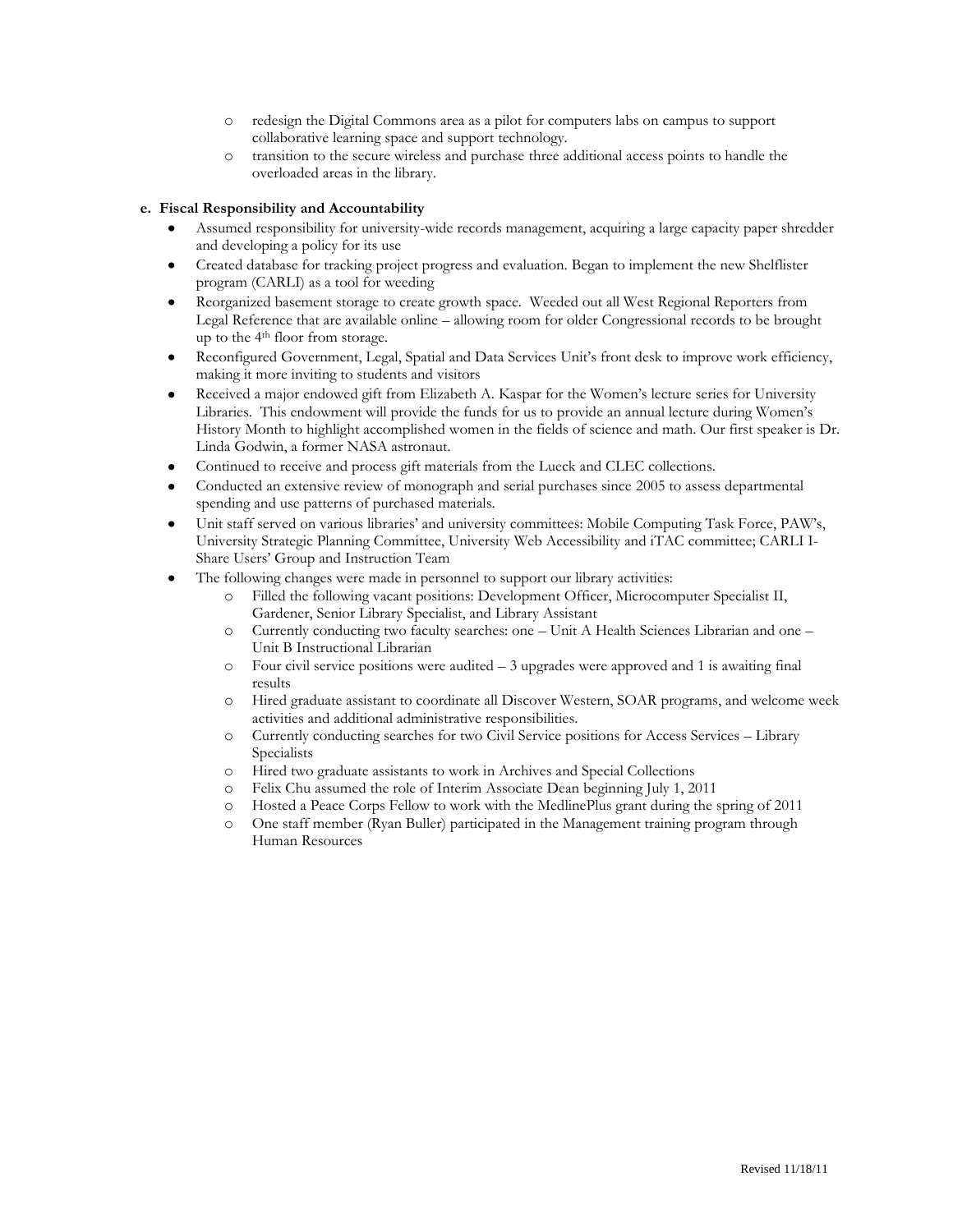3. Indicate measures of productivity by which the unit's successes can be illustrated.

| <b>Service Function</b>           | 2000         | 2010        | 2011              | <b>Percent</b><br><b>Increase/Decrease</b><br>(Between 2010 and 2011) |
|-----------------------------------|--------------|-------------|-------------------|-----------------------------------------------------------------------|
| Circulation                       | 47,403       | 27,008      | 24.951            | 8% decrease                                                           |
| Reserves (Traditional)            | 1,120        | 3,716       | 3,902             | 5% increase                                                           |
| Reserves (courses)                | 124 courses  | 330 courses | 231 courses       | 30% decrease                                                          |
| <b>E-Reserves</b>                 | 7 courses*** | 92 courses  | <b>75 courses</b> | 18% decrease                                                          |
| <b>Gate Count</b>                 | 326,777      | 478,892     | 476,709           | .5% decrease                                                          |
| <b>Instructional Programs</b>     | $120*$       | 290         | 280               | 3% decrease                                                           |
| <b>Interlibrary Loan Borrowed</b> | 11,319       | 15,265      | 15,552            | 2% increase                                                           |
| <b>Interlibrary Loan Lending</b>  | 17,602       | 16,611      | 16,226            | 2% decrease                                                           |
| <b>Electronic Journal Access</b>  | Approx. 300  | 65,149      | 46,353            | 29% decrease                                                          |
| Reference Questions*              | 10,914**     | 7,277       | 6,493             | 11% decrease                                                          |
| Web Stats Pages viewed            | 2,138,156*   | 4,708,908   | 3,869,566         | 18% decrease                                                          |

\* 2002 data

\*\* 2003 data

\*\*\* 2006 data

4. Describe how the division used any of the following categories of funds to enhance accomplishments and productivity:

a. Western Illinois University Foundation funds

Library Atrium Society funds were used to replace 31 computers in the 2<sup>nd</sup> floor classroom at a cost of \$28,512.87. The previous computers were no longer covered under the manufacturer's warranty.

b. Funds available due to vacant positions or dollars saved through hiring of new personnel at whatever level those funds reside

Not available to spend due to budget constraints.

c. Grants, contracts, or local funds

2<sup>nd</sup> year of subcontract, "Building the Future with Community Health Information" with the National Network of Libraries of Medicine (Greater Midwest Region) through the University of Illinois @ Chicago (Phyllis Self as Project Director).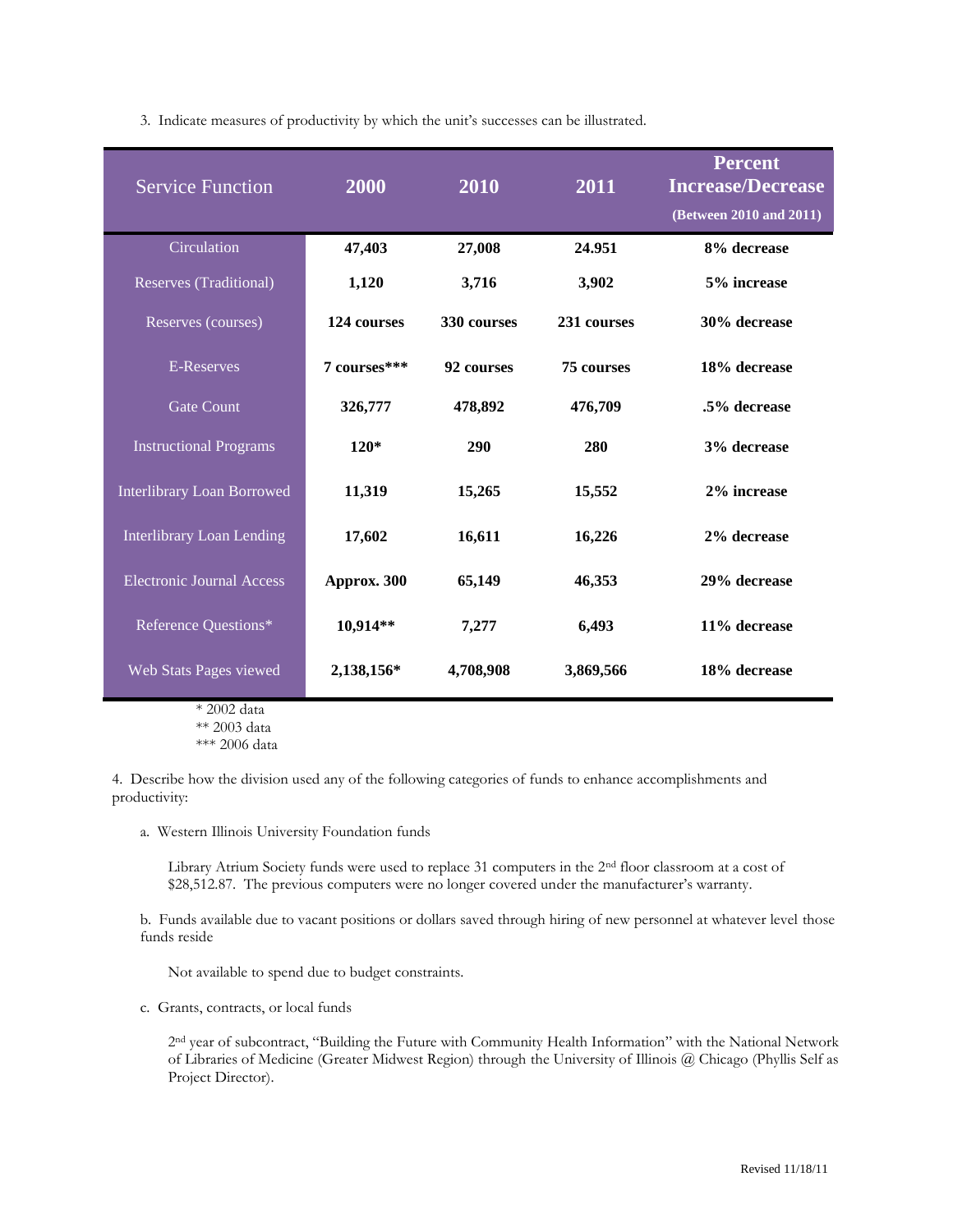\$4,899 Technology Improvement Award, "Added-Value Instructional Development & Distribution" from the National Network of Libraries of Medicinie (Greater Midwest Region) (Sean Cordes as Project Director).

\$500 Grant, "Illinois Legal Aid Online Self-Help Center" from Prairie State Legal Services, Inc. and the Illinois Coalition for Equal Justice (Chuck Malone as Project Director).

\$3,000 Grant, "Let's Talk About It: Making Sense of the American Civil War" from the American Library Association (Tammy Sayles as Project Director with Tim Roberts).

d. Internal Reallocations: For reallocations over \$20,000, identify the amount, area that was reallocated from, and the priority that funds supported

Funds were saved from Felix Chu's faculty position since he was appointed Interim Associate Dean for University Libraries July 1, 2011.

e. Other fund sources

## **Budget Enhancement Outcomes for FY12**

For each budget enhancement received in FY12 complete an Accountability Report form (Attachment A). Be specific about approved productivity measures.

WIU Libraries received \$35,000 additional funds for student wages during FY12.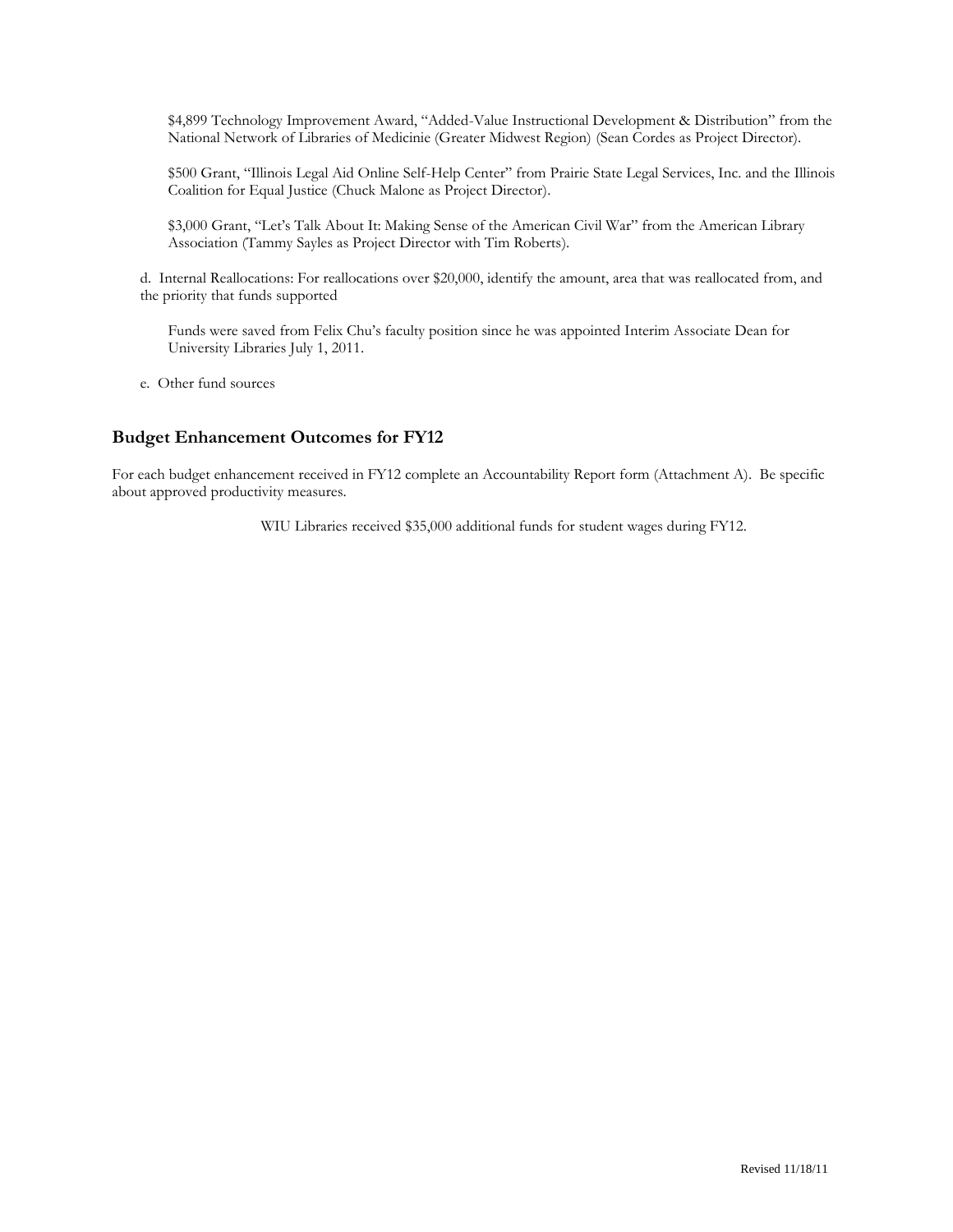## **BUDGET YEAR Fiscal Year 2013**

## **Major Objectives and Productivity Measures for FY13**

1. List the most important goals and objectives the division will pursue in FY13, and how these actions will be measured/assessed.

#### *Please note: Under the following, goal numbers reflect the latest version of the HVHE.*

Goal 1: Enhance Learning Culture

#### **Objective 1: Support Student Learning**

- $\bullet$ Cultivate and assess curricular innovation and instructional excellence, including transitioning to Desire 2 Learn platform. (mid-term) [Goal 2, Action 5, Item i]
- Integrate library resources and services into academic programs at Western Illinois University under the  $\bullet$ auspices of established standards such as those for ACRL information literacy and ISTE technology use. (long-term) [Goal 2, Action 5, Item h]
- Create educational programming for WIU and the regional community to address cultural and social needs. (long-term) [Goal 2, Action 4, Item e]
- Seek opportunities and foster library faculty, staff and student employees' development in order to  $\bullet$ deliver better service to our library users. (long-term) [Goal 2, Action 5, Item h]

#### **Objective 2: Develop and maintain collections of the WIU Libraries**

- Perform collection management activities, including assessment, development, weeding as well as use of available resources such as open-access journals. (long-term) [Goal 2, Action 5, Item h]
- Continue to process, maintain and improve collections through the use of consortial and locallyproduced reports in accordance with professional and institutional guidelines. (long-term) [Goal 2, Action 5, Item h]
- Review and recommend new resources, access methods and preservation techniques to better respond to emerging needs appropriate to the disciplines. (long-term) [Goal 2, Action 5, Item h]
- Review collection expenditures, processes and external factors (e.g, consortia, vendors, publishers,  $\bullet$ market conditions, Copyright/DRM restrictions) to improve alignment with institutional needs. (longterm) [Goal 6, Action 3]

#### **Objective 3: Enhance technology innovation and implementation to provide the delivery of quality resources, services, and information.**

- Explore and implement new technology for user needs in the libraries ("chat" reference, delivery of eresources, etc.), and pursue options for expanding e-book collections and/or access. (short-term) [Goal 2, Action 5, Item i]
- Support and implement technology for new services (color printing for interlibrary loan, streaming media and other available technology for library tasks) (short-term) [Goal 2, Action 5, Item i]
- Coordinate, plan with and assist units in effectively utilizing library systems (e.g., Voyager,  $\bullet$ OmniUpdate), facilitate local implementation of digital products and maintain existing general systems (e.g. link resolver, proxy server, LibStats). (long-term) [Goal 2, Action 5, Item j]
- Improve instruction and support in the use of mobile devices (web pages) (mid-term) [Goal 3, Action 4]  $\bullet$

Goal 2: Increase Fiscal Responsibility, Accountability and Revenue

**Objective 1: Develop plans to establish a digital archive to preserve, disseminate and provide public access to scholarly information through our consortial relations to maximize use of materials and expenditures (long-term) [Goal 6, Action 3]**

**Objective 2: Obtain grant funding, donations and partnerships to support the libraries and improve fundraising outcomes**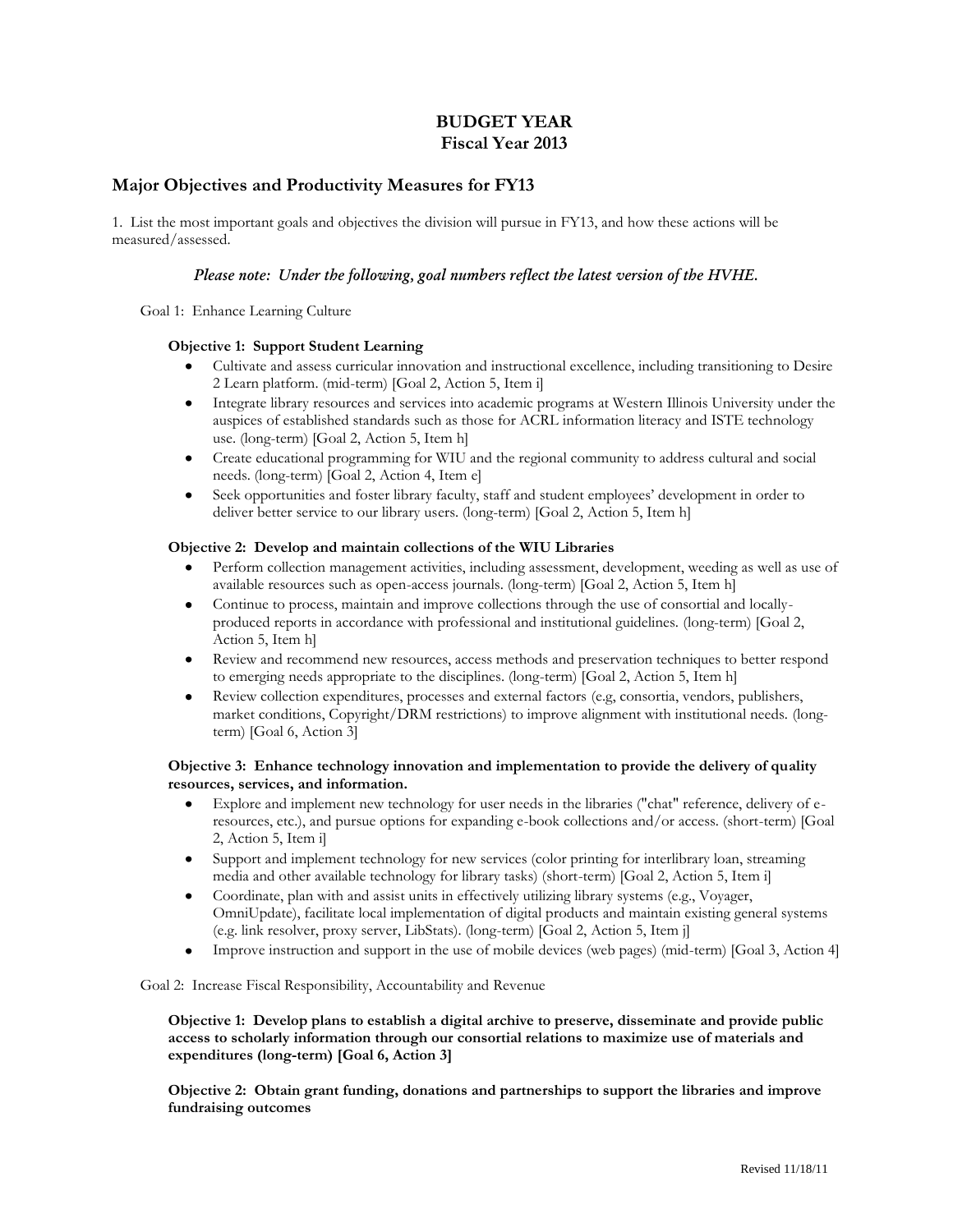- Work with NIU Libraries on an LSTA grant to write a white paper and create a national policy for digital preservation for medium sized academic libraries. (short-term) [Goal 1, Action1]
- Pursue grant funding to increase instruction unit resources. (long-term) [Goal 1, Action1]
- Track our gift-in-kind donations and increase personal follow-up to these donors. (long-term) [Goal 1, Action1]
- Work with Development director on fundraising campaign (retired faculty) (long-term) [Goal 1, Action1]

#### **Objective 3: Continue to pursue better ways of coordinating internal services and expertise**

- Continue to update library polices and migrate all policies to the web. (short-term) [Goal 2, Action 5, Item i]
- Generate customized reports (e.g. shelf lists, book order expenditures/status, database usage) based on  $\bullet$ the needs of library units, branches, academic departments and external entities, for collection development, contractual decisions and annual reports. (long-term) [Goal 2, Action 5, Item h]
- Use the review of our expenditures to possibly re-design/re-align Library Materials Budget with the goal  $\bullet$ of meeting the demands of our academic needs. (short-term) [Goal 2, Action 5, Item h]

Goal 3: Promote Partnerships, Community Engagement, and Outreach

#### **Objective 1: Maintain and enhance WIU Libraries as a regional resource**

- Editing citations for the WIU Authors database and open it to the public. (short-term) [Goal 5, Action  $\bullet$ 3]
- Support the cultural and economic development of the region by cultivating partnerships with local libraries and organizations internal and external to the university (funding & expertise) (long-term) [Goal 5, Action 3]
- Develop a website that will help tie together our regional libraries (Analyze presence of website and what new services have been provided) (short-term) [Goal 5, Action 3]
- Continue to participate in Illinois Federal Depository programs and U.S. Patent and Trademark Depository (new program) (long-term) [Goal 5, Action 3]

#### **Objective 2: Raise the profile of WIU Libraries**

- Finalize travel exchange program. (short-term) [Goal 2, Action 3, Item g]
- Redesign and print Library Atrium Society brochure. (short-term) [Goal 1, Action 3, Item a]
- Implement Library Marketing Plan and create signage standards for all library branches. (short-term)  $\bullet$ [Goal 2, Action 5, Item i]
- Host 2 nationally-recruited graduate students in a unique post MLS internship program. (short-term)  $\bullet$ [Goal 1, Action 9]

#### **Objective 3: Foster additional collaborations/partnerships within the university**

- Support and enhance the digital creation and distribution of WIU scholarly communication. (long-term) [Goal 1, Action 13, Item c]
- Work with university offices to establish document retention schedules and schedule categories, such as fiscal records, administrative correspondence, etc. (mid-term) [Goal 6, Action 3]
- Actively pursue library mentoring and personal interactions program for students to increase retention. (long-term) [Goal 3, Action 3]
- Implement university-wide events such as Arts and Self Perception, Music and Wellness exhibit  $\bullet$ (January 2013), and Aldrich/Turner Symposium (March 2013) (short-term) [Goal 4, Action 4]

Goal 4: Develop and Maintain Functional, Attractive Physical and Virtual Spaces Supported by Appropriate Technology

#### **Objective 1: Enhance appropriate technologies to facilitate learning**

Explore emerging technologies to support the delivery of information and learning environments. (long-term) [Goal 2, Action 5, Item i]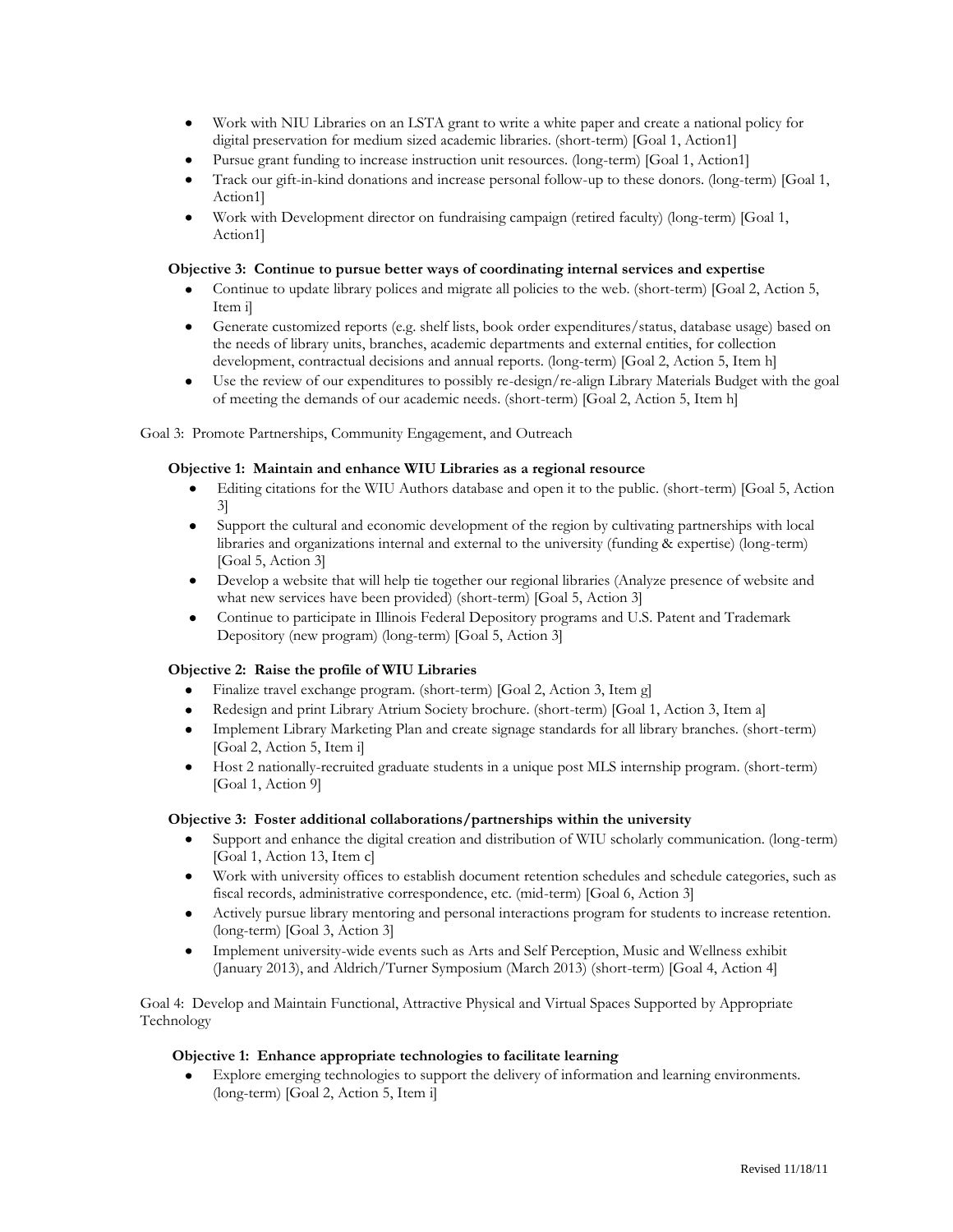- Improve the libraries network and technology infrastructure (Develop plan and obtain funding) (mid- $\bullet$ term) [Goal 2, Action 5, Item i]
- Promote the integration of technology to improve the quality of library reference and instruction. (midterm) [Goal 2, Action 5, Item i]
- Explore and promote emerging technologies to enhance the delivery of information (e.g. mobile  $\bullet$ computing, social networking) (long-term) [Goal 2, Action 5, Item i]

#### **Objective 2: Develop and maintain functional and attractive physical spaces**

- Seek security enhancements to branch libraries (including, but not limited to, cameras, network and hardware devices) (Submit requirements for security enhancements) (mid-term) [Goal 5, Action 4, Item a]
- Continue to create configurable access, technology and workspace areas that facilitate the use of mobile technology. (mid-term) [Goal 5, Action 4]
- Review and improve use of library space, facilities and equipment at all library locations to provide a welcoming environment. (mid-term) [Goal 5, Action 4]
- Request that the cafe be open from the time the library opens until 10 PM every day, including weekends. (short-term) [Goal 5, Action 4]

#### **Objective 3: Develop and maintain a usable and appealing virtual space**

- Continue enhancements to the library's website to improve marketing, functionality and access to resources and services. (long-term) [Goal 2, Action 5, Item i]
- 2. Of the objectives identified above, please indicate which are directly related to Strategic Plan action items.

3. For Strategic Plan action items noted above, indicate whether you intend to have the action completed in the shortterm (next 12 months), mid-term (2-4 years), or long term (5+ years).

## **Technology Goals and Objectives**

1.List the most important technological goals and objectives the division will pursue in FY13, and how these will be measured/assessed.

- Secure permanent funding for a sustainable 4-year replacement cycle of technology including accompanying support services (e.g. more public workstations) (long-term) [Goal 2, Action 5, Item i] Depends on budgetary limitations
- Continue enhancements to the library's website to improve marketing, functionality and access to resources  $\bullet$ and services (long-term) [Goal 2, Action 5, Item h] Anecdotal comments, survey results, and other indicators
- Explore and promote emerging technologies to enhance the delivery of information (e.g. mobile computing, social networking) (long-term) [Goal 2, Action 5, Item i] Dependent on meeting needs and comparative data from peer institutions
- Develop and support web-based databases, applications, gateways, resource guides and other technologies that integrate and provide access to library resources, services and information (short-term) [Goal 2, Action 5, Item h]

Dependent on meeting needs and comparative data from peer institutions

- Enhance the access and use of library collections by digitizing selected print materials (e.g. Archives/Special  $\bullet$ Collections) (short-term) [Goal 5, Action 3] Qualitative data from library users
- Utilize technology to eliminate redundancies in acquiring, processing and managing print and digital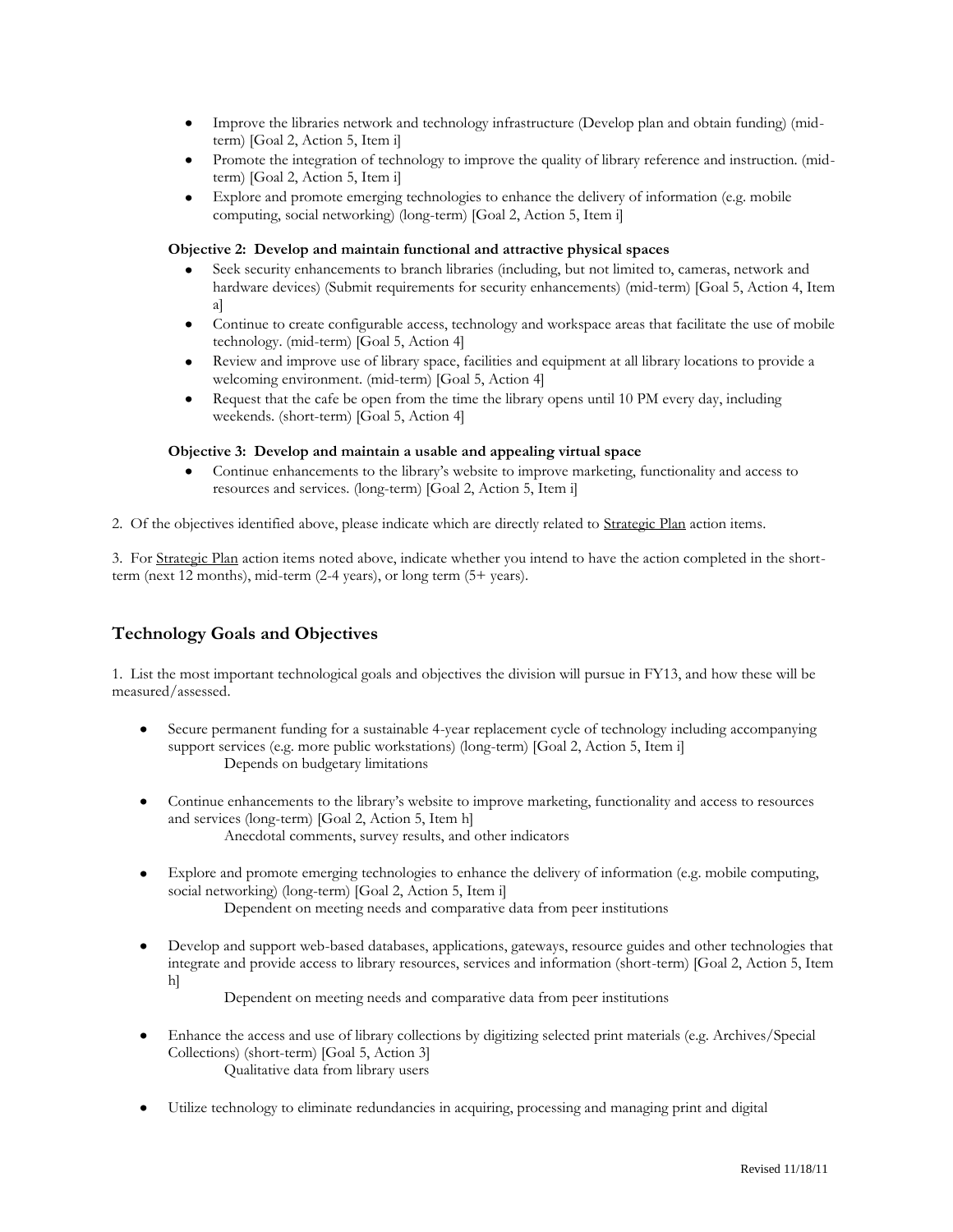information (long-term) [Goal 2, Action 5, Item h] Indication from reports generated by various library systems

- Develop and maintain customized relational databases and interfaces, enhancing access to library collections and other electronic resources and services (long-term) [Goal 2, Action 5, Item h] Satisfaction of needs and qualitative data from library users
- 2. Describe how these objectives build upon goals in divisional and/or institutional strategic plans.

3. For each technology item, indicate whether you intend to have the action completed in the short-term (next 12 months), mid-term (2-4 years), or long term (5+ years).

### **Internal Reallocations and Reorganizations**

1. What are planned FY13 reallocations or reorganizations, including the movement of positions, the upgrade of positions, the creation of new positions, or the reallocation of personnel or operating funds?

Upgrade staff as appropriate to library activities and to support programs in the libraries strategic plan.

2. How do these reallocations and reorganizations further Strategic Plan goals and objectives?

WIU Libraries' Strategic Plan is in line with the University's Strategic Plan.

3. Describe how all reallocations, permanent and temporary, will affect the unit's standard performance measures.

It's essential to upgrade the skills of current staff as well as position descriptions to meet the changing needs of the library and as we implement more technologies into library activities and services.

- 4. How are you planning to find new funds?
	- a. Describe divisional strategies to seek additional resources (e.g., grants, Foundation)

WIU Libraries are critical to the university's mission and should continue to receive the majority of funding from central funds. While WIU Libraries will work to raise money and identify appropriate grants and foundation dollars, the Libraries' collection and services cannot depend on external funds. The Dean of Libraries works with its 33% development officer to identify resources. New fundraising ideas (Library Mini-Golf) have been discussed, and a June fundraising event at the Kerrs will take place in hopes of building the WIU Libraries' donor base.

b. Provide an explanation of how additional resources would be used to enhance divisional objectives

The public phase for the Campaign for WIU has entered the "home stretch", and the focus remains on student support, faculty support, technology and information, and capital improvements. WIU Libraries need resources for scholarships, digitization, compact shelving, information literacy curriculum, collection materials, aesthetic improvements (carpet, paintings) and special event/lecture space.

c. Summarize long-term external funding goals which extend beyond FY13

After the Campaign for WIU ends in 2013, the next phase of strategic funding initiatives will begin. However, it is essential to continue to discover new donors for WIU Libraries, while providing extraordinary stewardship to existing donors.

d. Develop indicators/benchmarks to track attainment of goals

The WIU Libraries' goal for this campaign is \$1.165 million. We have currently raised \$666,185.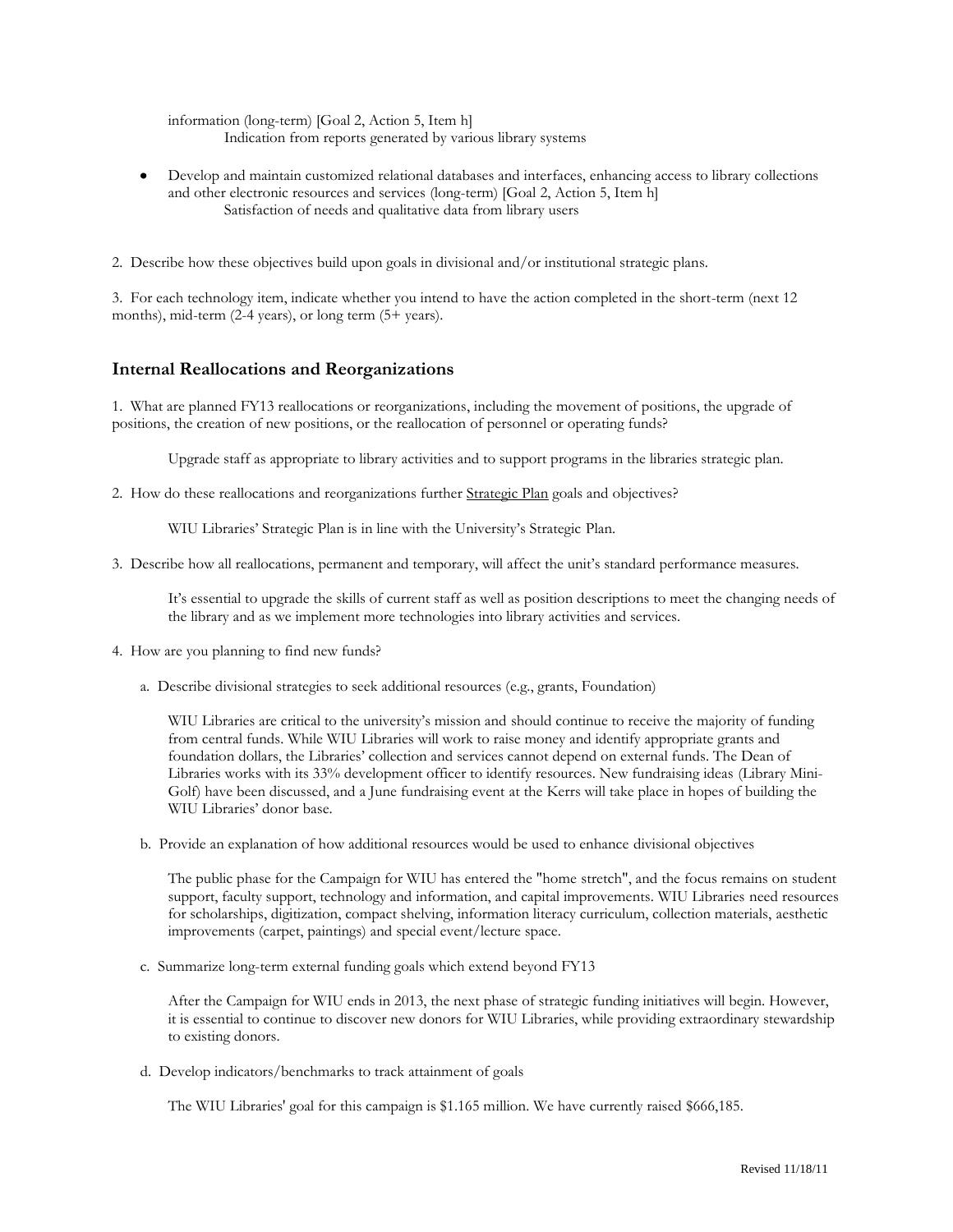5. What is the current status of the long-term funding goals established last year?

We are at 57.18% of our goal for the campaign.

## **Western Illinois University Quad Cities**

1. Briefly describe programs or course offerings in the Quad Cities and the current success of those programs in terms of majors, minors, enrollment/SCH production, and completability.

None

2. How many faculty do you currently have located in the Quad Cities? How many Macomb-based faculty deliver courses in the Quad Cities? How many adjuncts did you use last year to teach in the Quad Cities? Will you be requesting additional faculty/staff next year (explain)?

One faculty member is housed in the Quad Cities. Faculty at our Macomb campus teach instructional sessions in the Quad Cities as needed. No adjuncts were used. No additional faculty/staff are being requested for FY13.

3. Will you be asking for new programs or offerings in the Quad Cities next year? Will you be offering fewer programs or courses next year (if so, explain why)?

No new programs or offering will be requested for the Quad Cities and there will be no cuts to programs offered.

4. Summarize your short-term (2-4 years) and long-term (5 years or more) plans for Quad Cities in your unit (if applicable).

Transition to two locations (short-term) and then relocate to new library at the River Front Campus (midterm).

5. Explain additional resources (grants, foundation, etc.) derived from or located in the Quad Cities.

None

### **New Funding Requests**

1. New Academic Degree/Option/Certificate/Concentration Development Requests

Complete a Request for New Academic Degree/Option/Certificate/Concentration Development form (Attachment B) for each new degree, option, certificate, or concentration program to be submitted through the University curricular approval process in FY13, including enrollment projections and required resource requirements. Attach a copy of the feasibility study approved by the Provost.

None

2. New Operating/Base Resources Not Included in #1.

Complete an FY13 Budget Request form (Attachment C) for each new operating/base fund request not associated with new academic program development requests identified in #1 above. Also, please include any previous unfunded requests which remain as priorities.